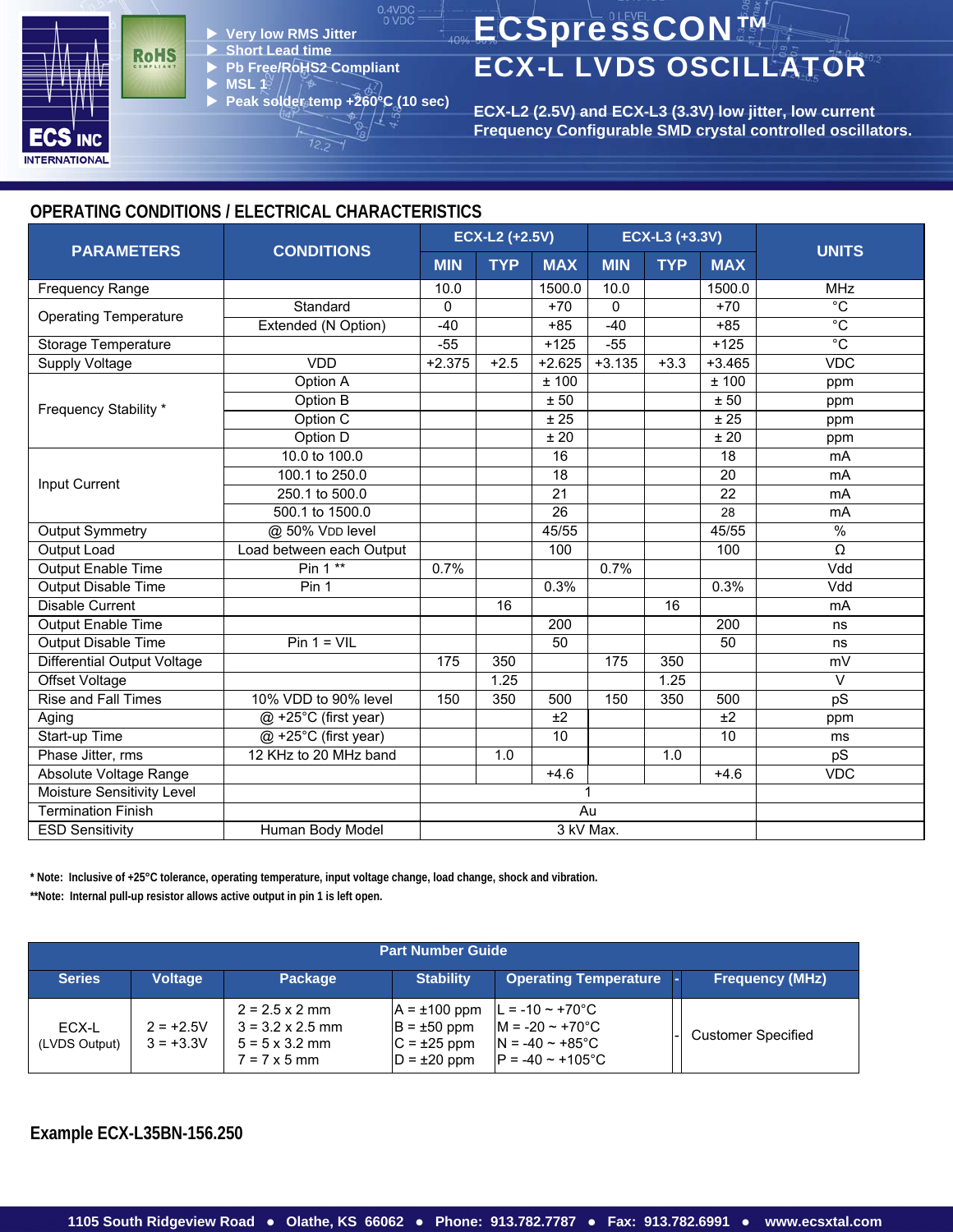

## **Phase Noise and Jitter Data (typical)**

| <b>SSB</b>   | <b>Frequency</b><br>(offset)                   |        |        |        | 77.760 122.880 125.000 156.250 | 212.5  |        | 491.520 622.080 | 1000   | 1250   |
|--------------|------------------------------------------------|--------|--------|--------|--------------------------------|--------|--------|-----------------|--------|--------|
| <b>Phase</b> | $10$ Hz                                        | -64    | -68    | -63    | -55                            | -62    | -61    | -48             | $-52$  | $-42$  |
| <b>Noise</b> | 1 KHz                                          | -84    | -99    | -94    | $-85$                          | -93    | -86    | $-85$           | $-82$  | -81    |
| <b>Data</b>  | 1 KHz                                          | $-118$ | $-113$ | $-113$ | $-109$                         | $-105$ | $-100$ | $-101$          | -93    | -93    |
| (dBc/Hz)     | <b>10 KHz</b>                                  | $-128$ | $-119$ | $-118$ | $-116$                         | $-113$ | $-105$ | $-102$          | -97    | -96    |
| typical)     | 100 KHz                                        | $-137$ | $-120$ | $-119$ | $-118$                         | $-115$ | $-105$ | $-103$          | $-97$  | -97    |
|              | 1 MHz                                          | $-145$ | $-140$ | $-137$ | $-139$                         | $-135$ | $-126$ | $-124$          | $-116$ | $-119$ |
|              | 5 MHz                                          | $-152$ | $-142$ | $-146$ | $-146$                         | $-143$ | $-137$ | $-133$          | $-127$ | $-129$ |
|              | <b>Phase Jitter pS</b><br>12 KHz ~ 20 MHz, RMS | 0.9    | 0.8    | 1.1    | 0.9                            | 1.0    | 1.1    | 1.2             | 1.5    | 1.1    |

# **Phase Noise Plot of ECX-L35BN-77.760 (typical)**



| <b>Package Data</b> |                              |  |  |  |  |
|---------------------|------------------------------|--|--|--|--|
| <b>Item</b>         | <b>Description</b>           |  |  |  |  |
| Lid                 | Metal                        |  |  |  |  |
| Base                | Ceramic                      |  |  |  |  |
| Plating             | Gold/Nickel<br>Surface/Under |  |  |  |  |

Page 2 of 3